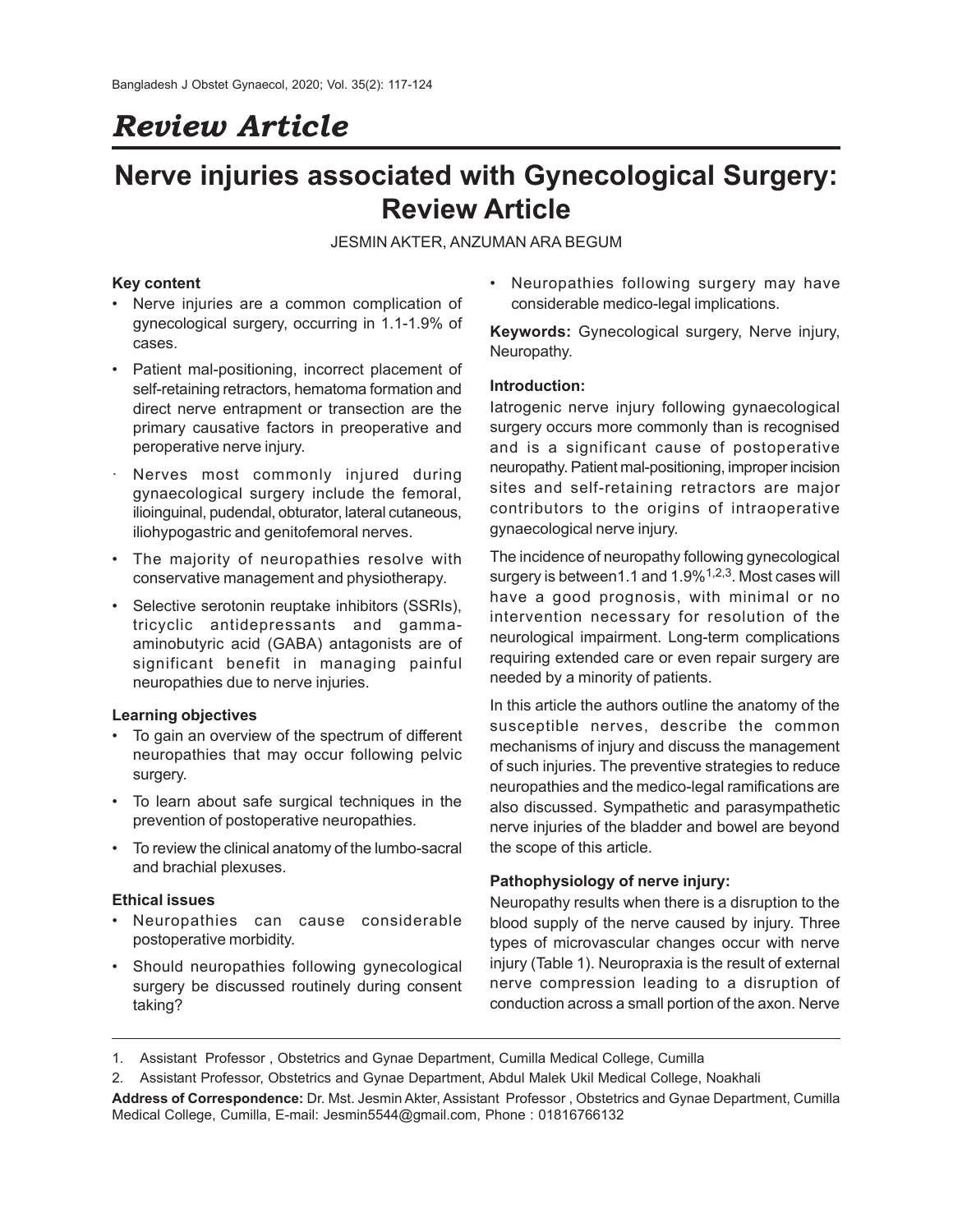| Type of nerve injury | Pathophysiology                                   | <b>Prognosis</b>                                |
|----------------------|---------------------------------------------------|-------------------------------------------------|
| Neuropraxia          | External nerve compression                        | Recovery within weeks to months                 |
| <b>Axonotmesis</b>   | Severe compression with axon<br>damage            | Recovery takes longer usually<br>several months |
| <b>Neurotmesis</b>   | Nerve transection with damage to<br>Schwann cells | Poor prognosis without restorative<br>surgery.  |

**Table-I** *Pathophysiology of nerve injury*

recovery takes weeks or months once remyelination occurs.

Axonotmesis is caused by profound nerve compression or traction. Damage occurs to the axon only, with preservation of the supporting Schwann cells. Regeneration is possible because supporting Schwann cells remain intact. Recovery time is longer than neuropraxia.

The most severe form of injury is termed neurotmesis, and it results from complete nerve transection or ligation, where both the axon and Schwann cells are disrupted. Regeneration is rendered impossible and without restorative surgery, prognosis is usually poor $2,4$ .

#### **Mechanism of nerve injury:**

The mechanism of intraoperative nerve injury involves a combination of compression, stretch, entrapment or transaction of nerve fibers. Compression and stretch injuries are typically caused by improper placement of self-retaining retractors such as the Balfour or Brookwalter retractors<sup>5,6</sup> and in prolonged positioning of the patient in stirrup.

Transection injuries are largely related to incorrectly sited surgical incisions. The Pfannenstiel and low transverse incisions are the most common incisions performed in gynaecology. Should these incisions extend beyond the lateral margin of the inferior rectus abdominus muscle, the lateral cutaneous branches of the iliohypogastric and ilioinguinal nerves are liable to be injured (Figure 1). A cadaver study found that abdominal wall incisions below the level of the anterior superior iliac spine and approximately *5* cm superior to the pubic symphysis had the greatest potential for injuring the ilioinguinal or iliohypogastric nerves<sup>7</sup>.

Entrapment nerve injuries are more commonly encountered in pelvic floor reconstructive surgery. Pain is a common symptom of nerve entrapment in contrast to loss of function and numbness that occurs with nerve transaction.



**Fig.-1:** *Ilioinguinal and iliohypogastric nerves in relation to lower transverse abdominal incision.*

A recent study showed that chronic nerve-related pain was seen in 7% of women following Pfannenstiel incisions and this was attributed to entrapment of the ilioinguinal and iliohypogastric nerves $8$ 

Although rare, another source of preoperative lumbosacral nerve injury to consider is related to complications of regional anaesthesia. During epidural or spinal neuraxial blockade, poor technique may cause paraesthesia and pain as a result of needle or catheter tip trauma to nerve roots and the spinal cord. Pain may also result from injection of anesthetic into the wrong spinal compartment. Most often, neurological damage secondary to regional anaesthesia administration is immediately apparent as the patient becomes symptomatic during the procedure<sup>9,10</sup>.

#### **Specific nerve anatomy and related neuropathies**

The nerves most commonly injured during pelvic surgery originate from the lumbosacral and brachial plexus(Figures 2 and 3 )

Table II provides a summary of the nerve components of the lumbosacral plexus, their function and clinical presentation after injury.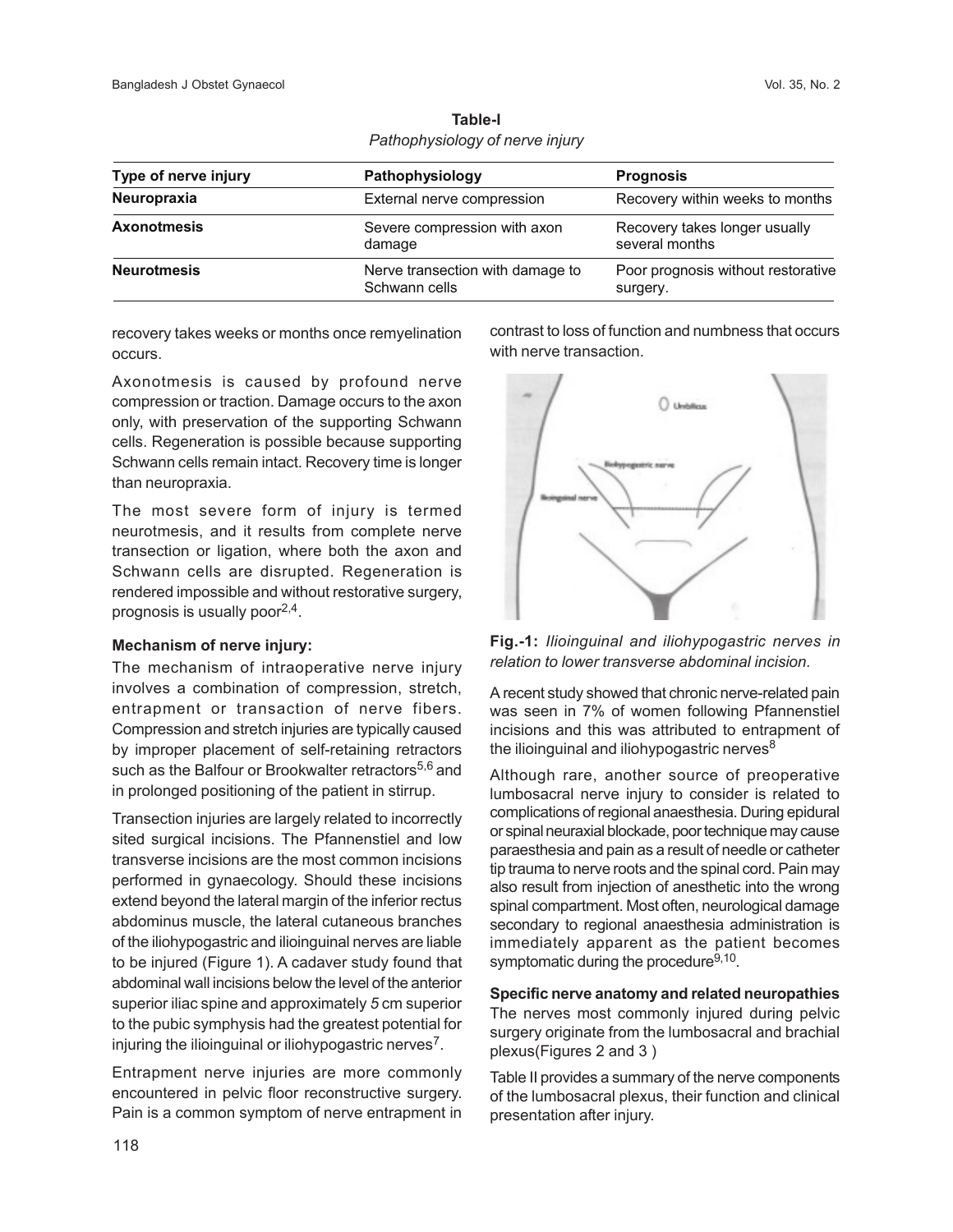| Nerve                                            | Origin                         | Sensory function                                                                                       | Motor function                                                                                              | Clinical presentation                                                     |
|--------------------------------------------------|--------------------------------|--------------------------------------------------------------------------------------------------------|-------------------------------------------------------------------------------------------------------------|---------------------------------------------------------------------------|
| Femoral                                          | $L2-L4$                        | Anterior/medial thigh,<br>medial aspect of cuff                                                        | Hip flexion/adduction,<br>knee extension.                                                                   | Unable to climb stairs.                                                   |
| Obturator                                        | $L2-L4$                        | Upper medial thigh                                                                                     | Thigh adduction                                                                                             | Minor ambulatory or<br>walking problem                                    |
| <b>Sciatic</b><br>-Common<br>peroneal<br>-Tibial | $L4-S3$                        | Below knee except<br>medial foot, lateral<br>cuff, dorsum of foot,<br>toes, planter surface<br>of foot | Hip extension/knee<br>flexion, dorsiflexion,<br>eversion of foot.<br>planter flexion,<br>inversion of foot. | Sciatica, foot drop, cavus<br>deformity of foot.                          |
| lliohypogastric                                  | T12-L1                         | Mons pubis, lateral<br>labia, upper inner<br>thigh                                                     | None                                                                                                        | Sharp burning pain<br>radiating to incision site to<br>mons, labia, thigh |
| <b>Ilioinguinal</b>                              | T12-L1                         | Groin, symphysis,                                                                                      | None                                                                                                        | Same as above but to<br>groin, symphysis pubis                            |
| <b>Pudendal</b>                                  | S <sub>2</sub> -S <sub>3</sub> | Perineum                                                                                               | None                                                                                                        | Perineal pain                                                             |
| Lateral cutaneous<br>nerve                       | $L2-L3$                        | Anterior/posterior-<br>lateral thigh                                                                   | None                                                                                                        | Pain/paraesthesia<br>anterior/posterolateral<br>thigh                     |
| Genito-femoral                                   | $L1-L2$                        | Labia, femoral triangle                                                                                | None                                                                                                        | Pain/paraesthesia labia,<br>femoral triangle                              |

| Table-II                      |  |
|-------------------------------|--|
| Summary of lumbosacral plexus |  |

Lumbosacral plexus : Nerve injury associated with pelvic surgery. In: UpToDate,

Basow DS (Ed), UpToDate, Waltham, MA 2013. Copyright

ª UpToDate, Inc. For more information visit www.uptodate.com

### **Femoral nerve:**

The femoral nerve originates from nerve roots L2— L4. It passes infero-laterally through the psoas muscle and emerges from its lateral border. It exits the pelvis beneath the inguinal ligament, lateral to the femoral vessels to enter the thigh.

Gynaecological surgery is the most common contributor to iatrogenic femoral nerve injury, and abdominal hysterectomy is mostly responsible for this<sup>11</sup>. Of all reports of gynaecological associated neuropathy, the femoral nerve is most frequently implicated, with an incidence of at least 11% $^{12}$ .

Femoral neuropathy commonly occurs as a result of compression of the nerve against the pelvic sidewall as it emerges from the lateral border of the psoas muscle. This happens when excessively deep retractor blades are used or during the lateral placement of retractors. In a 10-year prospective study, Goldman et al<sup>13</sup> reported an 8% incidence of femoral neuropathy when self-retaining retractors were used during gynaecological surgery, compared to an incidence of  $\leq$ 1% when not used.<sup>14</sup>



**Fig.-2:** *Lumbosacral plexus.*

Inappropriate patient positioning in lithotomy is also another cause of stretch-related femoral neuropathy. Hyper-flexion, abduction and external rotation of the hip results in kinking of the femoral nerve under the inguinal ligament<sup>13</sup>.

Femoral neuropathy presents with weakness of hip flexion and adduction and knee extension. There is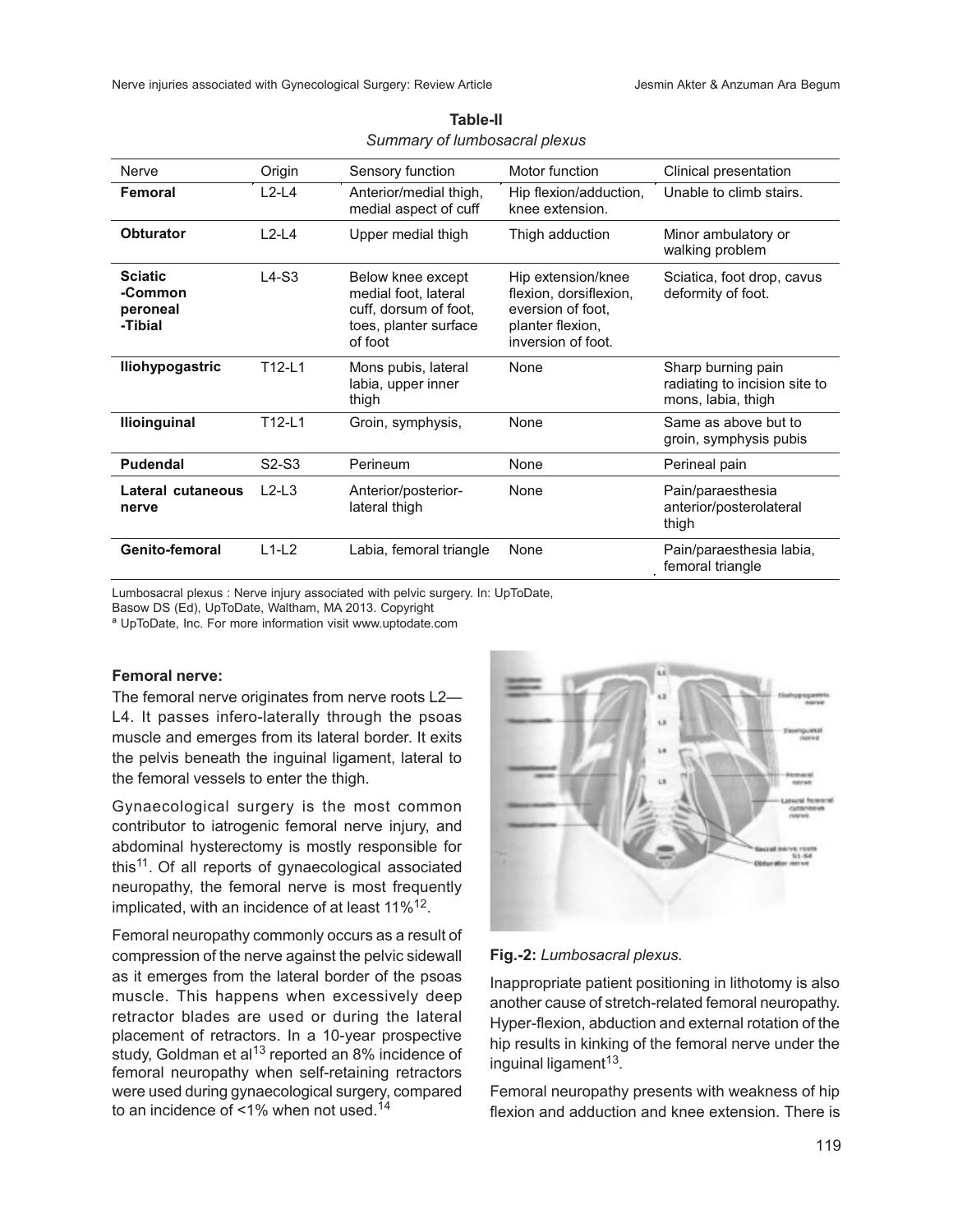loss of the knee jerk reflex and paraesthesia over the anterior and medial thigh, as well as the medial aspect of the calf.

#### **Ilioinguinal and iliohypogastric nerves**

The T12-L1 nerve root gives rise to the ilioinguinal and iliohypogastric nerves. Both nerves pass laterally through the head of the psoas muscle before running diagonally along quadratus lumborum. The iliohypogastric nerve pierces the external oblique aponeurosis above the superficial inguinal ring, while the ilioinguinal nerve emerges through it.

Both nerves have a sensory function only. While the Iliohypogastric provides sensation to the skin of the gluteal and hypogastric regions, the ilioinguinal! nerve provides sensory innervation to the skin overlying the groin, inner thigh and labia majora.

Injury to these nerves is typically caused by suture entrapment at the lateral borders of low transverse or Pfannenstiel incisions that extend beyond the lateral border of the rectus abdominus muscle. The reported incidence of ilioinguinal or iliohypogastric neuropathy following a Pfannenstiel incision is 3.7%15. Laparoscopic aid retropubic mid urethral tape procedures may also injure this nerve $^{16}$ .

The diagnostic triad for ilioinguinal/iliohypogastric nerve entrapment syndrome consists of:

- 1. Sharp burning pain radiating from the incision site to the mons pubis, labia and thigh,
- 2. Paresthesia over the nerve distribution areas,
- 3. Pain relief following administration of local anesthetic.

#### **Genitofemoral nerve:**

The genitofemoral nerve (LI—L2) transverses the anterior surface of psoas, and lies immediately lateral to the external iliac vessels. It divides into a genital branch, which enters the deep inguinal ring, and a femoral branch, which passes deep to the inguinal ligament within the femoral sheath.

This nerve is susceptible to injury during pelvic sidewall surgery and during removal of the external iliac nodes. Genitofemoral nerve injury results in paraesthesia over the mons pubis, labia majora and femoral triangle. Injury to this nerve results in lack of sensation during sexual activity.

#### **Lateral cutaneous nerve:**

The lateral cutaneous nerve of the thigh (L2-L3) also emerges from the lateral border of psoas. It crosses, the iliac fossa anterior to the iliacus muscle and enters the thigh posterior to the lateral end of the inguinal ligament.

The mechanism of injury during pelvic surgery to this nerve is similar to that of the femoral nerve. Symptoms produced by injury include paraesthesia, pain and numbness in the anterior and posteriolateral aspect of thigh which is referred to as meralgia paraesthesia.

#### **Obturator nerve:**

The anterior branches of L2-L4 give rise to the obturator nerve and converge behind the psoas muscle. The obturator nerve then passes over the pelvic brim in front of the sacroiliac joint and behind the common iliac vessels to enter the thigh via the obturator foramen.

This nerve is most frequently injured during retroperitoneal surgery, excision of endometriosis, the passage of a trocar through the obturator foramen, insertion of trans obturator tapes and during paravaginal defect repairs.

Obturator neuropathy will present with sensory loss in the upper medial thigh and motor weakness in the hip adductors.

#### **Sciatic and common peroneal nerve:**

The sciatic nerve arises from the L4—S3 nerve roots. It emerges from the pelvis below the piriformis muscle, curving laterally and downward through the gluteal region. Initially it lies midway between the posterior superior iliac spine and ischial tuberosity. Lower down in the thigh it courses midway between the ischial tuberosity and greater trochanter.

The common peroneal nerve and tibial nerve are its two derivatives at the mid-thigh. The common peroneal nerve importantly winds forward around the neck of the fibula.

The sciatic and peroneal nerves are commonly injured at the sciatic notch and the lateral aspect of the fibular neck, respectively. Both nerves are susceptible to stretch injuries from hyperflexion of the thighs in improper lithotomy positions. Furthermore, the common peroneal nerve may be compressed at the fibular neck in lithotomy position.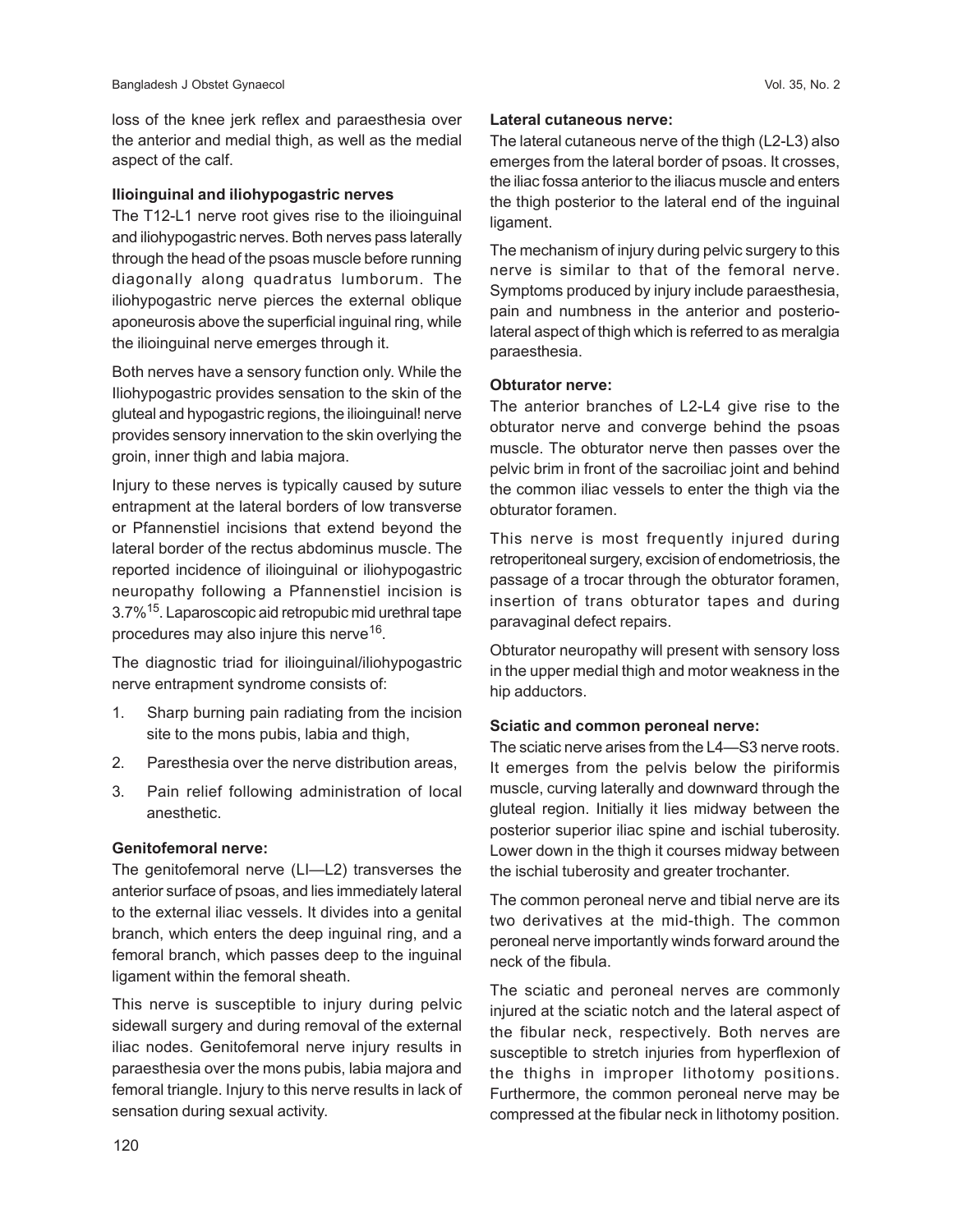Sciatic nerve injury presents as sensory impairment below the knee and weakness of hip extension and knee flexion. Foot drop is reported when the common peroneal nerve is injured, along with paraesthesia over the calf and dorsum of the foot.

#### **Pudendal nerve:**

The pudendal nerve (S2-S4) exits the pelvis initially through the greater sciatic foramen below the piriformis. Importantly, it runs behind the lateral third of the sacrospinous ligament and ischial spine alongside the internal pudendal artery and immediately re-enters the pelvis through the lesser sciatic foramen to the pudendal canal (Alcock's canal).

This nerve is susceptible to entrapment injuries during sacrospinous ligament fixation as it runs behind the lateral aspect of the sacrospinous ligament.

The patient will report postoperative gluteal, perineal and vulval pain, which worsens in the seated position if the nerve is damaged $17$ .

The disruption of neurological pathways secondary to gynaecological surgery has been postulated as an etiological factor for female sexual dysfunction $^{18}.$ Some studies found that sexual dysfunction was evident postoperatively following disruption of the pudendal nerve sensory pathway<sup>19</sup>. However, evidence for this conclusion is quite limited, as only a handful of clinical studies to date have investigated neurologic sensory deficits as a cause of sexual dysfunction.



**Fig.-3:** *Brachial plexus*

Reproduced with permission from Gray JE. Nerve injury associated with pelvic surgery. In: UpToDate, Basow DS (Ed), UpToDate, Waltham, MA 2013. Copyright ª UpToDate, Inc. For more information visit www.uptodate.com.

#### **The brachial plexus**

The brachial plexus originates from nerve roots C5- T1. It supplies the upper limb and lies within the posterior triangle of the neck (Figure 3).

The radial nerve leaves the posterior compartment of the arm by winding around a spiral groove on the back of the humerus. Pressure on the humerus during arm positioning can result in sensory loss in the lateral three and half fingertips and paralysis of the wrist and finger extensors.

The ulnar nerve arises from the medial cord and enters the forearm posterior to the medial epicondyle of the humerus. Undue pressure placed on the medial aspect of the elbow during arm board positioning can compress the ulnar nerve as it winds around the medial epicondyle. This results in sensory loss in the tips of the medial *one and half* finger and a "claw hand" from paralysis of the small muscles o the hand.

Stretch injuries are the most common mechanism of injury to the brachial plexus.<sup>14</sup> Hyper-abduction of the arm may result in a lesion of the upper nerve roots of the brachial plexus, involving nerves (C5— C6). This typically occurs where arm boards are extended beyond 90 degrees from the long axis of the operating table or when the arm unknowingly fall from the arm board during a procedure. As *a* result, the arm hangs by the side, and is medially rotated and pronated. This is known as Erb's palsy or "waiter tip" deformity.

Brachial plexus injuries have also been reported when shoulder braces are used to provide patient support in the steep Trendelenburg position during laparoscopic surgery. The lower brachial plexus nerve roots (C8-T1) are stretched if the brace is positioned too laterally. This result in a Klumpke's palsy, with loss of the function of the small muscles of the hand.

## **Treatment of nerve injuries:**

Diagnosis of neuropathies presenting postoperatively require a careful history and examination to identify the extent and probable mechanism of nerve injury. Too often patients of neuropathic complaints are dismissed in the setting of residual anaesthesia, incision pain and postoperative analgesia, especially during the acute postoperative period. It is also important to distinguish iatrogenic nerve injury from other postoperative neurological complaints such as musculoskeletal injury and autoimmune or inflammatory conditions.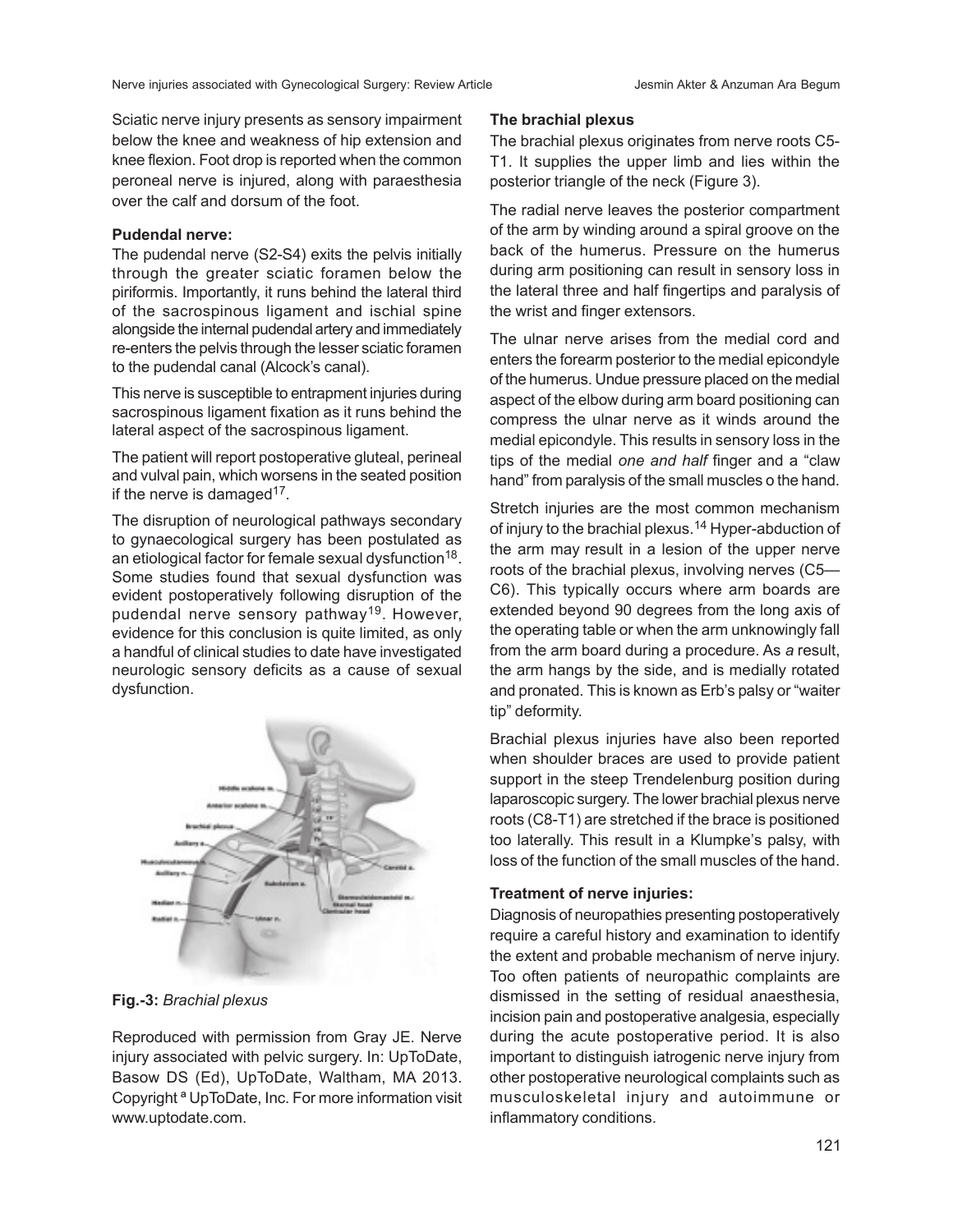Fortunately, most neuropathies will resolve spontaneously, with minimal intervention. Sensory neuropathies typically resolve within 5 days, whereas motor deficits may take up to 10 weeks to recover. Occasionally neuropathies persist beyond 1 year.

Detailed neurological examination and electromyographic (EMG) studies are key to diagnosing a neurologic deficit. Once a neuropathy has been identified, the patient should be referred to a neurologist. EMG is useful in identifying and localising acute nerve injury by measuring sensory and motor nerve conduction velocity. With intraoperative nerve injuries, EMG should be performed 3-4 weeks from the point of suspicion of nerve damage, as denervation of the affected muscle is often delayed.

Acute management of neuropathies should be dictated by the symptoms presented. Painful neuropathies often respond to pharmacological agents known to be effective in the treatment of neurogenic pain, such as, tricyclic anti-depressants and gamma-aminobutyric acid (GABA) antagonists. Painful neuropathies rarely fail to resolve after 6 months. In such cases, local nerve blockade or even surgical nerve excision or decompression can be considered.

Motor impairment from retraction or stretch-related nerve injuries during improper patient positioning should be managed by physiotherapy, so as to maintain flexibility and range of movement. Active use of the muscles afflicted is generally recommended, although splinting may be protective against further injury.

Nerve lesions that do not heal are often the result of complete nerve transection. These nerves may be amenable to specialist repair using microsurgical techniques, such as tension-free end-to-end anastomosis. The aim is to regain alignment of the epineural sheath and neural fascicles. Repair of a transected obturator nerve has been shown to have an excellent prognosis with complete motor recovery after physiotherapy<sup>14</sup>.

#### **Prevention of nerve injuries:**

A thorough and complete understanding of the anatomy of the lumbosacral and brachial nerve plexuses by the surgeon is absolutely integral to minimising the risk of nerve injury during gynaecological operations. Also crucial in preventing nerve injury is the preoperative identification of patients who are more prone to neurological complications. Studies have shown that patients who have a thin body habitus, ill-developed abdominal wall muscles or a narrow pelvis are more at risk of retractor blade associated nerve injury<sup>14</sup>. Such patients are at further risk if the operating time exceeds 4 hours.

A large number of iatrogenic lumbosacral nerve injuries during gynaecological surgery can be attributed to the incorrect positioning of self-retaining retractor blades. The gold standard of correct positioning is for the self-retractor blades to cradle the rectus muscle without compressing the psoas muscle underneath.

When positioning the retractors, the surgeon must check visually and by direct palpation that the psoas muscle is not entrapped between the blades and the pelvic side wall. Furthermore, the shallowest retractor blade sufficient to providing adequate exposure should be chosen, as it has been suggested that the degree of nerve injury is proportional to blade length. Rolled up laparotomy pads may be used to cushion the retractor blades against the pelvic side wall as a precaution. Retractor blade position should be monitored intermittently during the operation and readjusted accordingly.

It is recommended that undoing the retractors and re-positioning at regular intervals to relieve blade pressure against the pelvic side wall if a lengthy operation is being undertaken. As hand-held retractors will only exert intermittent as opposed to continual pressure on retracted tissue, they should be selected over self-retaining ones wherever possible.<sup>14</sup>

Particular attention must be paid to the correct preoperative positioning of the patient in lithotomy stirrups. The proper lithotomy position dictates that the hip and knee are only moderately flexed. At the hip, there should be minimal abduction and external rotation. The stirrups or boots should be at equal height. Excessive movement around the hip joint results in stretch and/or compression of the sciatic and femoral nerves.

Common peroneal nerve injury is avoided when there is padding in place between the lateral fibular heads and the stirrup, thus preventing nerve compression against a hard surface. As with abdominal surgery,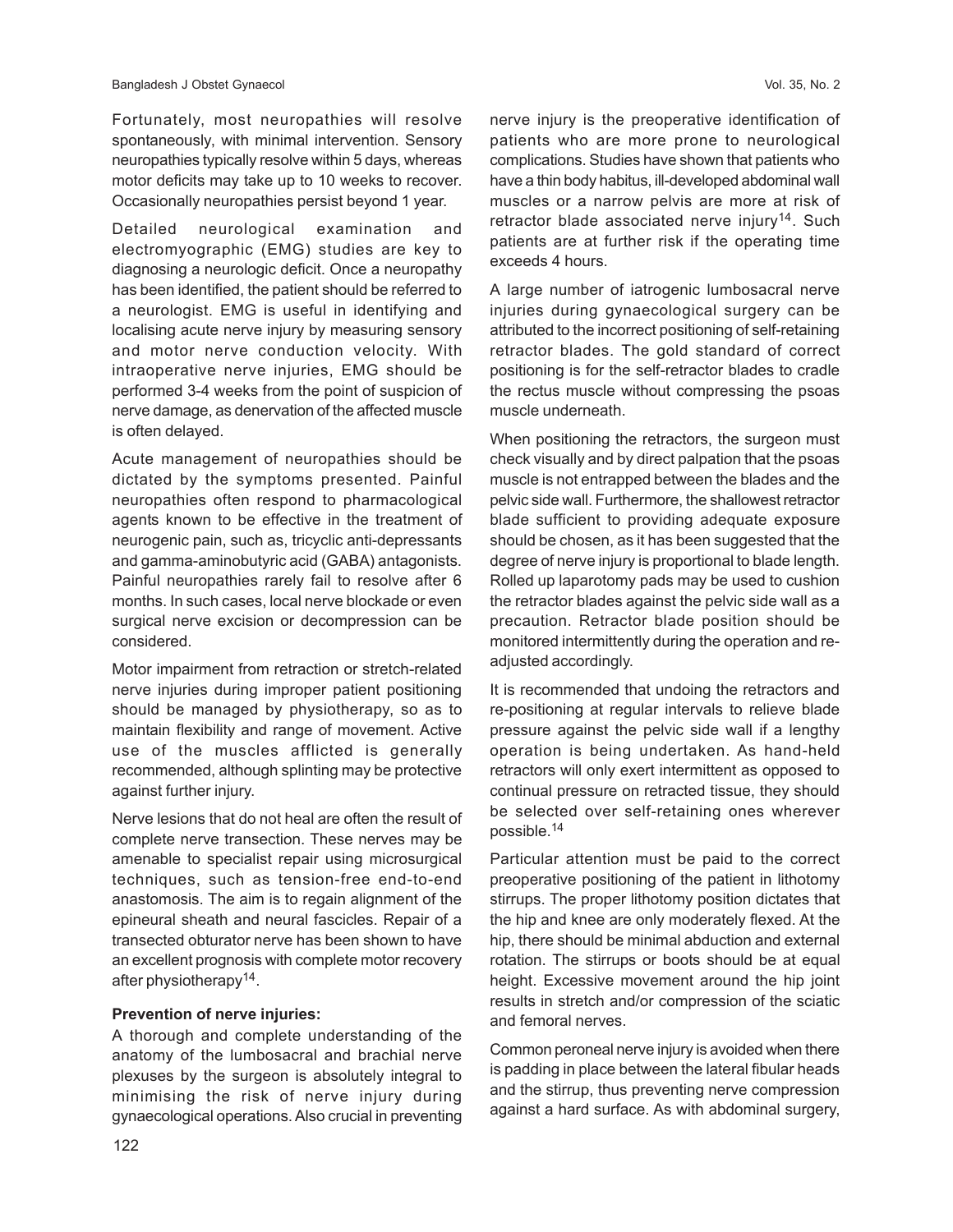the length of operative time during lithotomy has been cited as a significant risk factor for increasing the risk of nerve injury, especially if operating time exceeds 2 hours.

A surgeon should avoid extending his incision beyond the lateral margins of the rectus muscles, where the ilioinguinal and iliohypogastric nerves lie. If wide margins are necessary, upward curving incisions should be made to avoid the path of the underlying nerves. During fascial closing of low abdominal incisions, care must be taken to incorporate tissue

Shoulder braces, if used during steep Trendelenburg, should be positioned over the acromio-clavicular joint, thus preventing brachial plexus injury. During surgery, the upper arm must be pronated and padding should be adequately draped over the postero-medial elbow to prevent ulnar nerve compression against the operating table.

Arm boards should be placed at an angle no further upwards than 90 degrees to avoid hyper-abduction nerve injury.

## **Medico-legal comment:**

Inadvertent nerve injury can lead to litigation, with important financial implications for the NHS. Nerve damage was the fourth most common injury treatment in New Zealand between 2005 and 2010 and accounted for 4.3% of all injury claims. An observational cohort study by Moore et al. showed that orthopedic surgery was the most common specialty associated with nerve damage, while obstetrics and gynaecology were ranked 7<sup>th</sup> and 9<sup>th</sup> place respectively. Mal-positioning of the patient under general anaesthesia appeared to be the most important cause of nerve injury<sup>20</sup>.

## **Conclusion:**

Postoperative neuropathy following gynaecological surgery is a significant cause of morbidity. The mechanism of intraoperative nerve injury involves a combination of compression, stretch, entrapment or nerve transection. Nerves most commonly subjected to intraoperative injury include nerves of the lumbosacral and brachial plexuses.

Incorrect placement of self-retaining retractors, patient mal-positioning and improper surgical incisions are major contributors to intraoperative nerve injury. Most cases are self-limiting, and symptoms resolve with several weeks. However, we believe that a thorough understanding of the pelvic anatomy and proper placement of self-retaining retractors can prevent most nerve injuries that are related to gynecology surgery.

## **References :**

- 1. Hoffman MS, Roberts WS, Cavanagh D. Neuropathies associated with radical pelvic surgery for gynecologic cancer. Gyneco/ *Oncol* 1988;31:46;6.
- 2. Cardosi RJ, Cox CS, Hoffman MS. Postoperative neuropathies after maja pelvic surgery. *Obstet Gynecol* 2002;100:240-4.
- 3. Bohrer JC, Walters MD. Park A, Polston D, Barber MD. Pelvic nerve injury following gynecologic surgery: a prospective cohort study *Am J Obstet Gynecol* 2009;201:1 -7.
- 4. Bradshaw AD, Advfncuia AP. Postoperative neuropathy in gynecologic surgery. *Obstet Gynecol Clin North Am* 2010;37;451-9.
- 5. McDanie! GC, Kirkley WH, Gilbert JC. Femoral nerve injury associated wit the pfannenstiel incision and abdominal retractors. Am *J Obstet* Gynecoi 1963,87.381-5.
- 6. Brasch RC, Bufo AJ, Kreienberg PF, Johnson GP. Femoral neuropathy secondary to the use of a self-retaining retractor. Report of three cases an review of the literature. D/s *Colon Rectum* 1995;38:1115-8.
- 7. Whiteside JL, Barber MO, Walters MD, Falcone T. Anatomy of ilioinguina and iliohypogastric nerves in relation to trocar placement and low transverse incisions. *Am J Obstet* Gyneco/ 2003;189:1 574-8
- 8. Loos MJ, Scheltinga MR, Mulders LG, Roumen RM. The Pfannenstiel incisia as a source of chronic pain. *Obstet Gyneco!* 2008;111:839-46.
- 9. Auroy Y, Narchi P, Messiah A, Litt L, Rouvier B, Samii K. Serious complications related to regional anesthesia: results of a prospective surve in France. *Anesthesiotogy* 1997;87: 479-86.
- 10. Horlocker TT, Wcdel DJ Neurologic complications of spinal and epidural anesthesia *Reg Anesth Pain Med* 2000;25:83-98.
- 11. Fardin P, Benettello P, Ncgrin P. latrogenic femoral neuropathy. Considerations on its